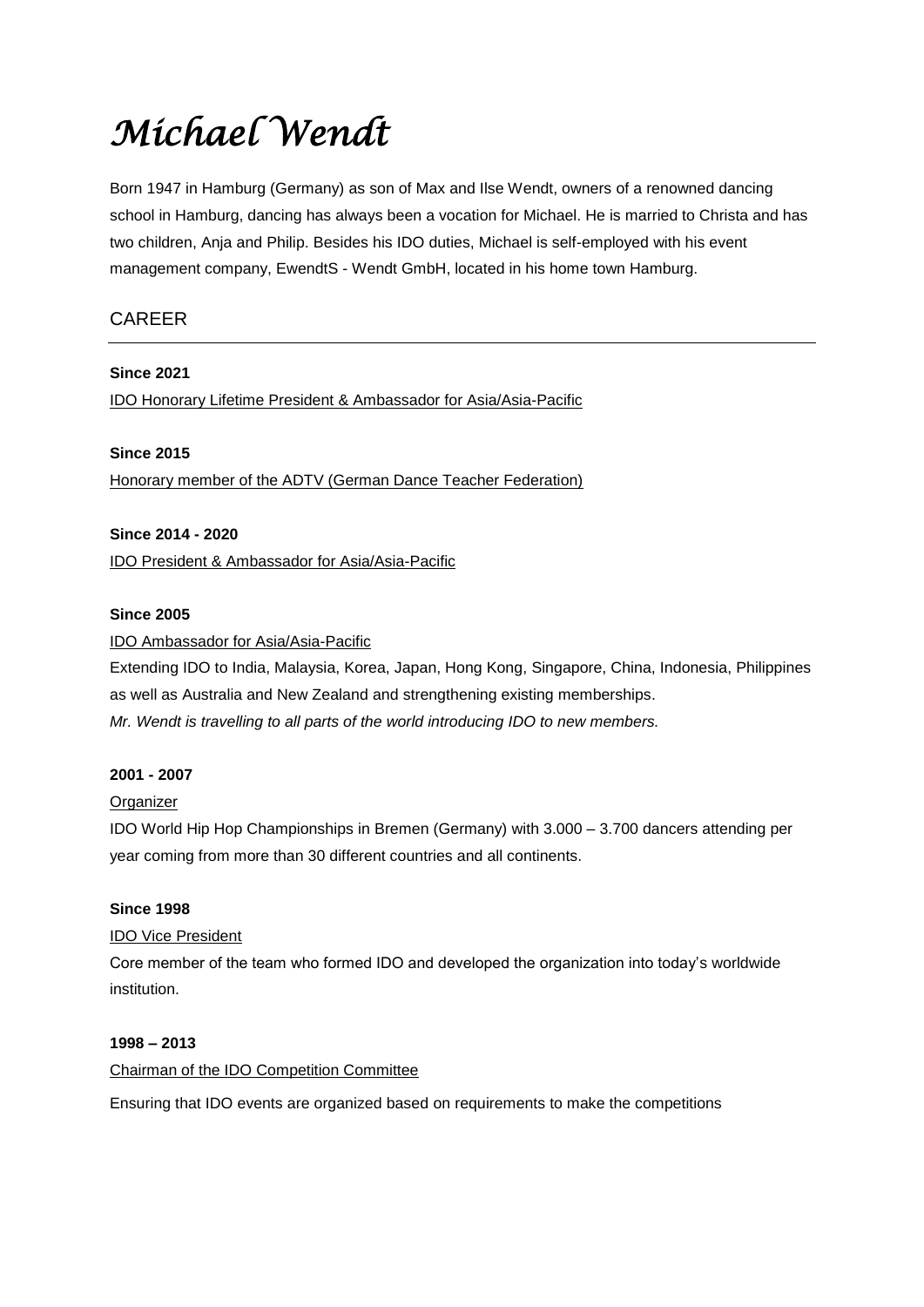#### **Since 1997**

#### Organizer IDO Dance Week in Riesa (Germany)

After organizing World and European Championships in Hamburg, Dresden and Berlin, Riesa was established for the Dance Week with 3.000 – 3.600 dancers attending per year coming from 54 different countries and all continents - a total number of around 70.000 dancers in 22 years.

#### **1996**

#### Member of the IDO Working Committee

Reorganize the International Dance Organization and to rebuild the constitution, by-laws and official rules book – especially being responsible for the competitions within IDO

#### **Since 1995**

IDO Official Supervisor and IDO Judge

#### **1995 – 2008**

Chairman of TAF (The Actiondance Federation of Germany) Member of the presidium of the TSIV

#### **1992 – 1996**

European Representative for FADI (Fred-Astaire-Tap Dance System) Introducing FADI to dancing schools

#### **1986 – 1995**

Member of the Board of the *Crea Dance Company*  Resorts: Marketing & PR

#### **Since 1979**

Organizing galas and dance sport events Moderating dance events in Germany, Hungary, Switzerland, Canada and USA *More than 100.000 dancers have competed at dancesport championships and other events Mr. Wendt has organized or moderated since*

# **1975 – 1982**

Vice president of the German Rock'n 'Roll Federation (DRV)

#### **1969 – 1992**

#### Owner *Tanzschule Wendt*

Managing the dancing school his father established in 1919